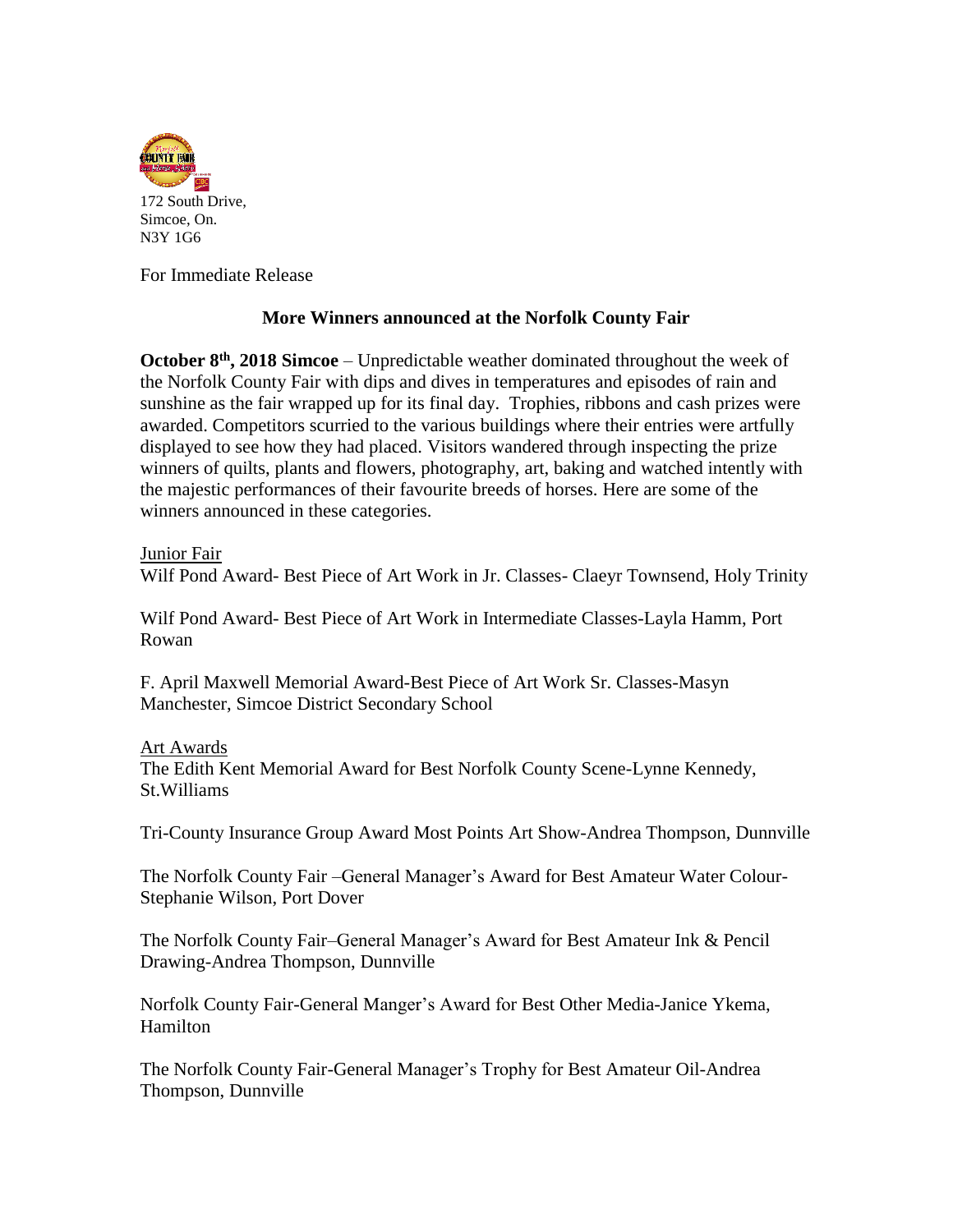Norfolk County Visual Arts Competition – People's Choice Award went to Brian Fettes, Simcoe, "Beautifully Rusted" This piece is done in acrylics by use of airbrush. This competition is sponsored by Kwic Internet.

Baking

Hilda M. Schuyler Memorial Award "Best Yeast Product in Show" Cathy Vadasz, Delhi

Meadow Lynn Farms Special 1<sup>st</sup> Drenise Cowlard, Simcoe, 2<sup>nd</sup> Tonia Crawford, Walsingham, 3rd Place Marilyn Maude, Simcoe

The Simcoe Reformer Jam & Jelly Award "Highest Points in Jam & Jelly Classes" Lorraine Vogel, Simcoe, Runner up Janet Dion, Simcoe

Norfolk Fruit Growers Award*-* Jody Bennett, Tillsonburg

Helen I. Young Memorial Award (Highest points in pickles & relish) Deanna Littler, Simcoe

Norfolk Cherry Co. Special – Cherry Pie 1st Cathy Vadasz, Delhi 2 nd Derek Plotkowski, Simcoe 3<sup>rd</sup> Jacquelyn Hayes, Niagara Falls

Ethel Ross Memorial Award- (Cornmeal Johnny Cake) Laura Mison, Toronto

Lyn Timpson Award -Best Pie- Jacqueline Hayes, Niagara Falls

Ada Ryerse Memorial Award- (Highest points in Pie & Tart Classes) Jacqueline Hayes, Niagara Falls

Picard Peanut Special 1<sup>st</sup> Jody Bennett, Tillsonburg 2nd Jessica Johnson, Jarvis, 3<sup>rd</sup> Sarah Lawrence, Waterford

Haldimand-Norfolk Beekeepers Assoc. Special 1st Abby Schebesch, Simcoe 2nd Caron Goodlet, Port Dover 3rd Cathy Vadasz, Delhi

Halmo Jewellers Ltd. Award (Highest points in "Baked Products") Janet Dion, Simcoe

Overall Homecraft Senator W.H. Taylor Award-Overall Homecraft-Irene Beyaert, Courtland

**Crafts** 

Craft Chairperson's Special "Crafts-Most Points"-Sheila Phibbs, Jarvis Lynne Littlewood Memorial Award-Krista Kovacs, Delhi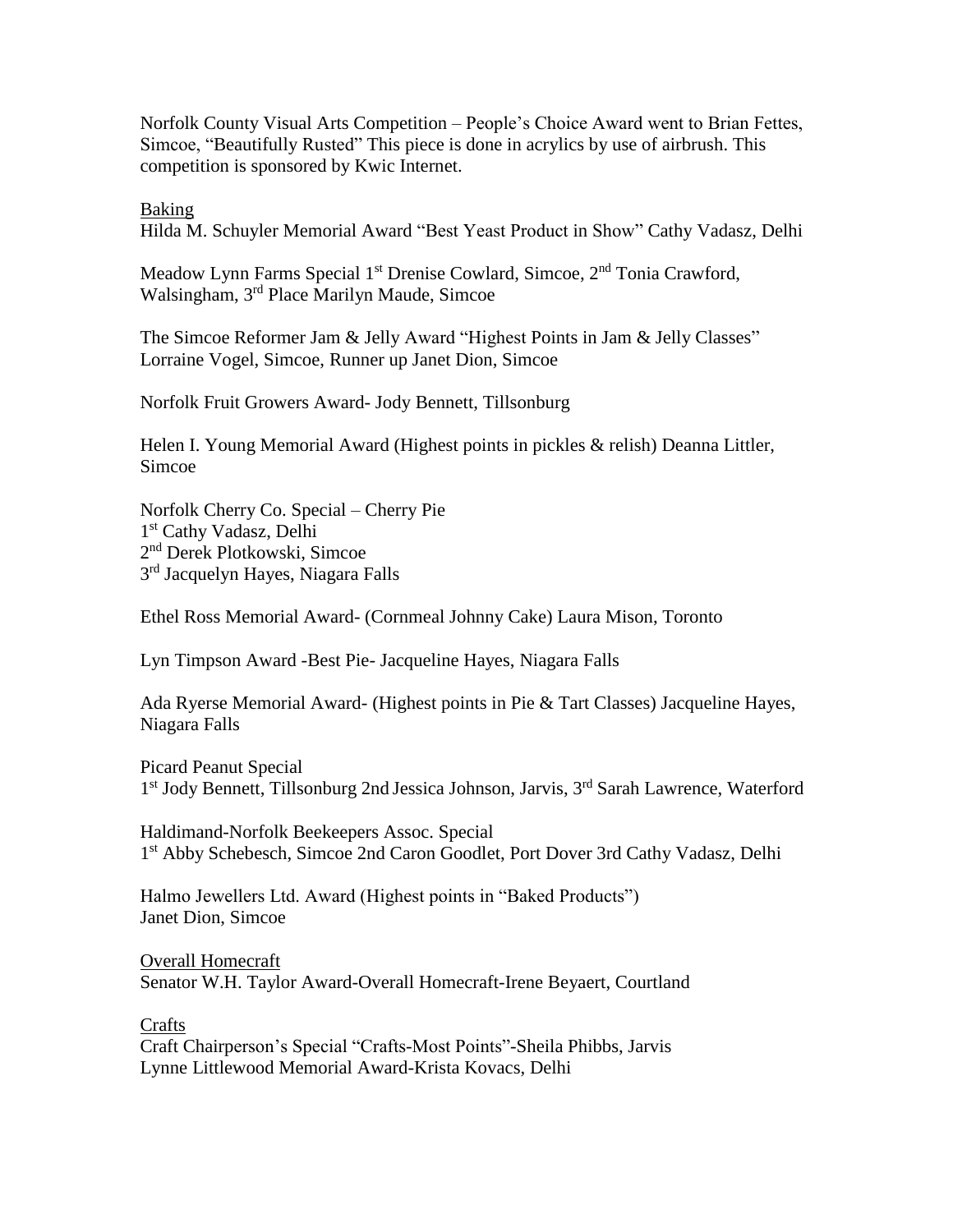Field Crops

Elgin/Norfolk Grain Farmers of Ontario Award*-*Kim & Dawn Turnbull, Canfield

Garden Products

Simcoe & District Chamber of Commerce Award for (Highest Points) Pearl Mills, Simcoe

Norfolk Federation of Agriculture Award-Large Collection of Vegetables-Paul Winne, Port Rowan

With a mixture of weather, muddy fields, and rain, some of the scheduled horse shows were cancelled. However, we were able to continue later in the week with the following;

JUMPER SHOW Training Jumper Class .90m Winner is Alysha Brisson riding EWSZ Bella Luna

Training Jumper Class .90m Winner is Alysha Brisson riding EWAZ Bella Luna

Training Jumper Class .90m Winner is Melanie LeBlanc riding Jax In The Box

Schooling Jumper 1.0m Sponsor Darlington Wiring &Plumbing Winner Craig Jackson riding Quinn

Clifford G. Hare Memorial-Modified Grand Prix Jumpers Sponsor-Late Dr. John Hare & Justine Hare & Norfolk County Fair Board Champion-Craig Jackson showing Leggs Reserve Champion-Andrea Young showing Tycoon

Light Horse Pull (3400lbs & under) First place: David Binns with Tim & Matt pulling Second: David Binns with Steve & Tom pulling Third: Frank Peters with Ike & Doc pulling Sons Monte, Iachlan & Fletcher on hand Fourth: Tom Harrison with Tome & Mouse pulling

Open Team Horse First place: Llyod Binns with Shorty & Roy pulling Second: Robert Sutor with Prince & Rock pulling Third: Lloyd Binns with Dan & Duke pulling Fourth: Steve Cousneau with Bob & Bill pulling Fith: Frank Peters with Mick & Cleary pulling Partnership sponsors Douel Engineering, Miles Produce & Master Mechanic